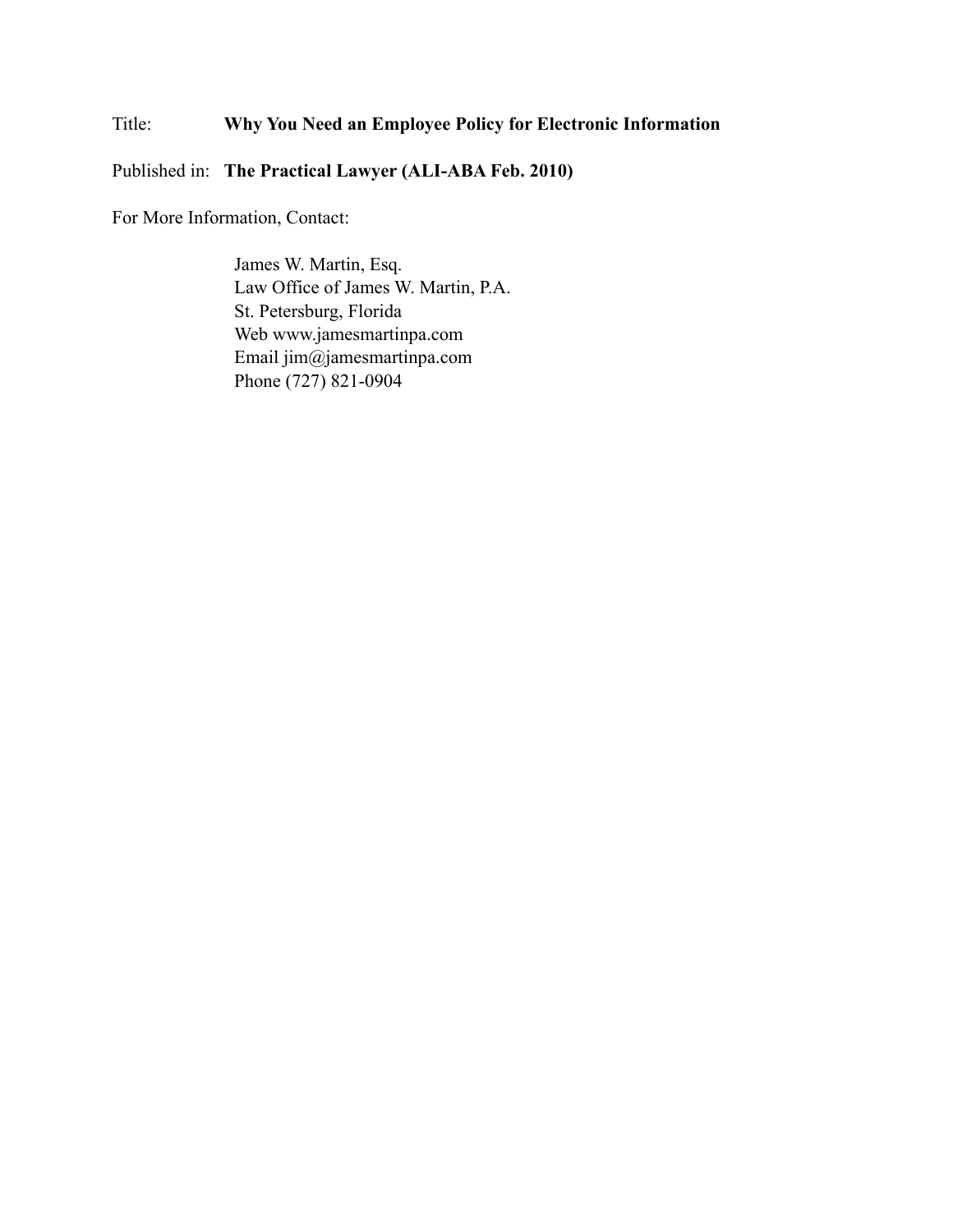# **Why You Need An Employee Policy For Electronic Information**



### **James W. Martin**

is a probate, real estate, and corporate lawyer in St. Petersburg, Florida, who has written frequently for *The Practical Lawyer,* West Publishing, and *The Florida Bar Journal and News,* and has more information on his Web site, [www.jamesmartinpa.](http://www.jamesmartinpa.com) [com.](http://www.jamesmartinpa.com) The author can be reached at  $\lim_{x \to 0}$ [jamesmartinpa.com](mailto:jim@jamesmartinpa.com). Copyright 2009 by James W. Martin, Esq., St. Petersburg, Florida.

**James W. Martin**

The answer is easy: To protect client confidences and stay in business.

**THE ATTORNEY-CLIENT PRIVILEGE** is easily lost. Disclosure to someone other than the client is all it takes. An overheard conversation. A letter discarded in the trash. That's how it used to happen. Before electronics. Now we have email, blogs, Facebook, LinkedIn, and Twitter. A client's entire file can be disclosed to hundreds of people at the click of a mouse. Do we need an electronic information policy for law office employees? You bet we do. And who should write it? You should. It's your policy.

So, what should the office policy say? This article provides sample wording to get you started. It's not exhaustive. It's not tied to a specific state. It's not aimed at big firms, small firms, or solos. It's just wording to get you started thinking about, and writing, your own electronic information policy for employees. Who knows? You might like the wording enough to use it as is. Here we go.

\*\*\*

A good place to start would be to acknowledge the attorney-client privilege, like this:

*Attorney-Client Privilege. Communication with our clients is confidential and privileged from disclosure, whether or not it is in-person*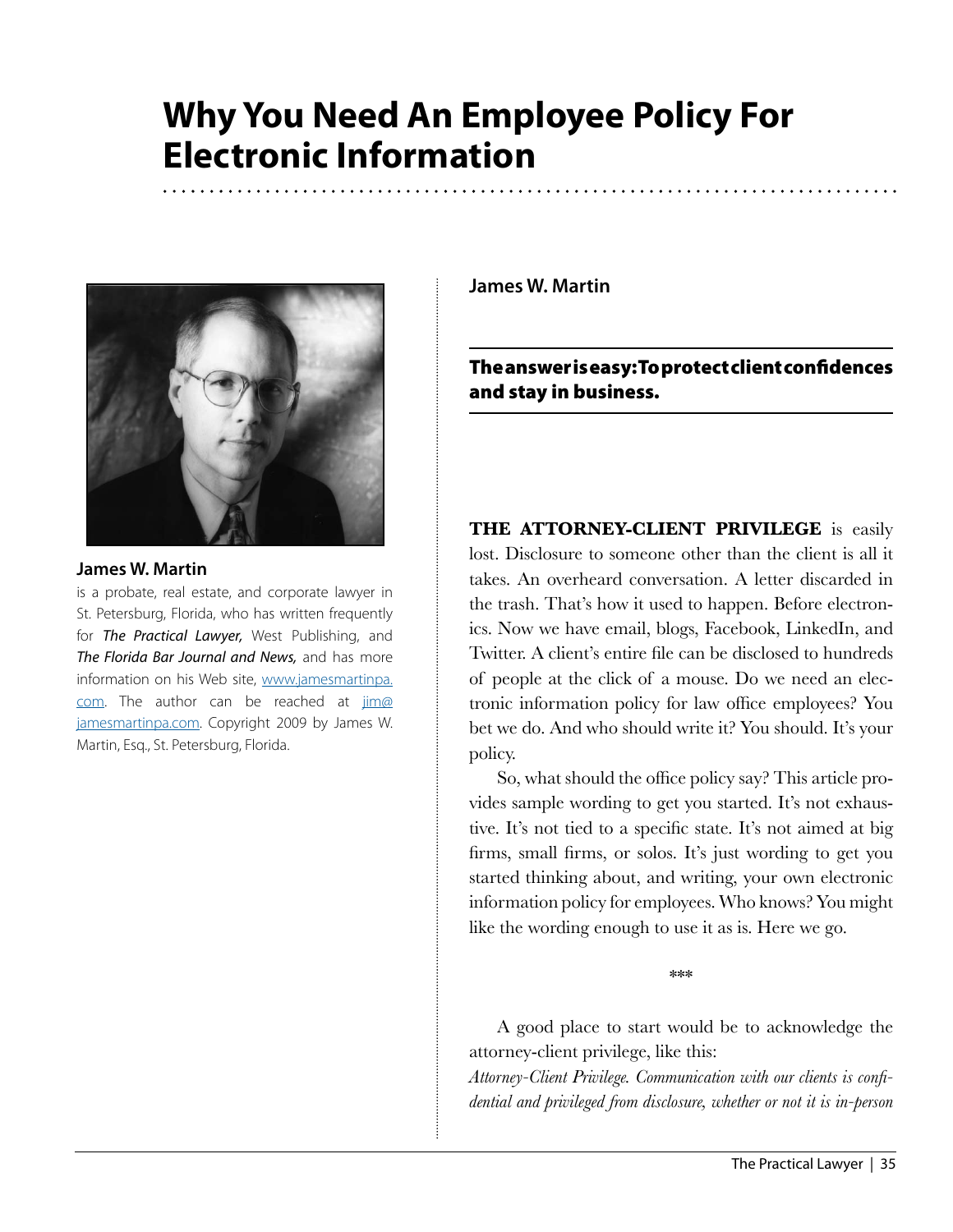*or by phone, email, U.S. Mail, or otherwise. Even our client's names can be confidential. So strong is this privilege that the courts recognize and protect it. However, the privilege can be lost if the confidential information is disclosed to someone else.* 

Next, the policy should involve the employees in protecting the privilege, such as this:

*Confidentiality and Security. All employees must maintain the confidentiality of client information, as well as office password and access security, at all times. In general, this means locking doors and filing cabinets, turning off computers and copy machines, memorizing passwords, keeping office and client documents out of view of others, and not discussing office or client matters in the presence of others.*

Now that the basics are out of the way, the policy can make a general statement about office technology and define that term:

*Office Technology. Technology helps us provide legal services efficiently, but we must use it wisely and protect the confidentiality of client information while using it. Office technology includes everything from computers, copiers, and scanners to the Internet, email, and blogs. It includes existing as well as future technology.*

This would be a good place to state any restrictions on the use of office technology for personal matters:

*Personal Use of Office Technology. Office technology is for use in performing work for this law office and its clients. Please do not use office technology for your personal use at any time. Personal matters should not be accessed or stored on office technology and will be deleted.* 

Are your employees allowed to bring their personal technology to the office for personal use? Can they bring a laptop or cell phone to keep up with their personal email? You must choose from a continuum of possible policies: from no personal use allowed to some personal use allowed to all personal use allowed. Let's start with no personal use allowed. Employees are in the office to work on their employer's business. They should not work on their personal affairs at the office. Therefore, employees should not use office technology for personal use. This is easy to state:

*Personal Use of Personal Technology. Your time in the office should be spent on office and client matters, not on personal matters. Therefore, email, Internet, and other technology should not be used for personal matters at the office or during office hours.* 

But this is not easy to enforce. Email is ubiquitous. Allowing employees to check their email, at least during lunch breaks, might be a fair compromise. The policy might be revised to read as follows:

*Personal Use of Personal Technology. Your time in the office needs to be spent on office and client matters, not on personal matters. Therefore, email, Internet, and other technology should not be used for personal matters at the office or during office hours. However, employees may bring their own laptop computers and cell phones to work to check personal email during lunch and other breaks. Office and client matters may not be accessed or stored on an employee's own personal computer or cell phone at any time.*

The other end of the continuum would allow full and free use of personal technology in the office, and it would even allow use of office technology for personal matters, so the policy might be further revised to read as follows:

*Personal Use of Technology. Employees may use computers, Internet, and other office technology to check personal email during lunch and other breaks. Employees' personal matters may not be stored on office computers and other office technology. Employees are encouraged to bring their own personal laptop computers and cell phones to work for this purpose. However, personal matters must remain separate from office and client matters at all times. Office and client matters may not be accessed or stored on an employee's own personal computer or cell phone at any time.*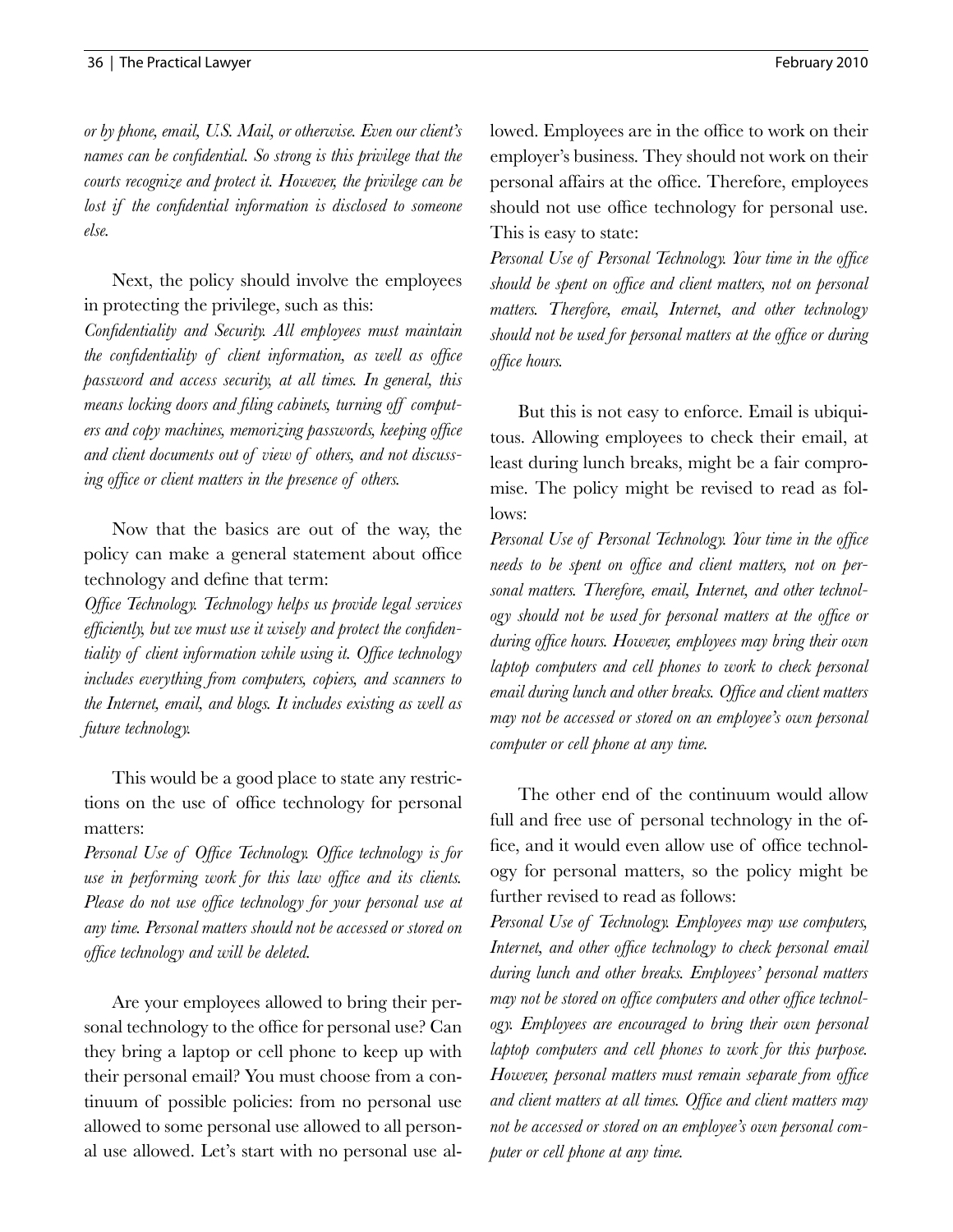Surfing the Internet is as ubiquitous as email so it deserves its own mention:

*Internet Use. Accessing the Internet at the office or during office hours, other than for office or client matters, is not allowed, except during lunch and other breaks. The above office policies on use of personal and office technology must be strictly complied with.*

Social networking has become so prevalent that a policy should be directed toward it:

*Blogs and Social Networks. The use of blogs and social networks, such as Facebook, LinkedIn, and Twitter, have become accepted means of business and professional communication and marketing. Our office recognizes and supports this technology to the extent that it complies with this policy manual and the rules of professional ethics and conduct of our lawyers. We recognize, however, that the informality of these networks might tend to reduce the high standard that more formal legal communications usually engender. Therefore, we provide training to all employees in the use of blogs and social networks before employees are allowed to use them in the office or with respect to the office. In no case should a blog or social network be given any client name or client information. Employees should not use blogs or social networks in any manner that would disclose office or client information or adversely affect this office or a client.* 

The policy should include a provision regarding viruses and other harmful matters, like this one:

*Computer Viruses. Computer viruses are a constant threat. An antivirus program is installed on each office computer. In addition, our office has an assigned person in charge of information technology (IT). Each employee needs to assist the IT person and the antivirus software by following a few simple rules:*

*1. Update the antivirus definitions when starting your computer daily.*

*2. Do not open or click on an email attachment from an unknown sender.*

*3. Check for a virus on all other email attachments (copy the attachment to the hard drive and right click to run the antivirus program).*

*4. Do not install a program, run a CD, or download files from the Internet without approval of the person in charge of IT.*

Now let's move to specific technology, starting with hardware. Probably every employee in a law office uses a computer so here is a simple policy for that:

*Computers. Each employee is responsible for the safety and security of the electronic information on his or her office computer and for compliance with our procedures for use of computers in the law office. The person in charge of IT will assist each employee in meeting this responsibility.* 

The other major office hardware read, print, and send electronic information:

*Print, Copy, Scan, & Fax Technology. Our printers, copiers, scanners, and fax machines allow us to create and send electronic information at the click of a button, sometimes without even accessing a computer. Every employee needs to be vigilant in the use of this equipment to avoid inadvertently sending office or client information to an unintended party. Every employee needs to comply with our procedures for use of this equipment.*

Today we have telecommuting employees who work from home. As we write office policy, we need to keep in mind that everything doesn't happen in the office. Some office things now happen in the employees' homes. Let's write a short policy about that:

*Telecommuting and Other Work Out of the Office. When you work on office or client matters from home, at the courthouse, in an airport, or elsewhere, it is especially important that the above policies be followed at all times. Allowing your computer screen to be viewed by someone else could result in loss of the attorney-client privilege. A public computer should not be used to access the office computer system. Using a wireless Internet connection at another lawyer's office, a coffee shop, or elsewhere might allow others on the network to use snooping programs or devices to capture passwords and other*